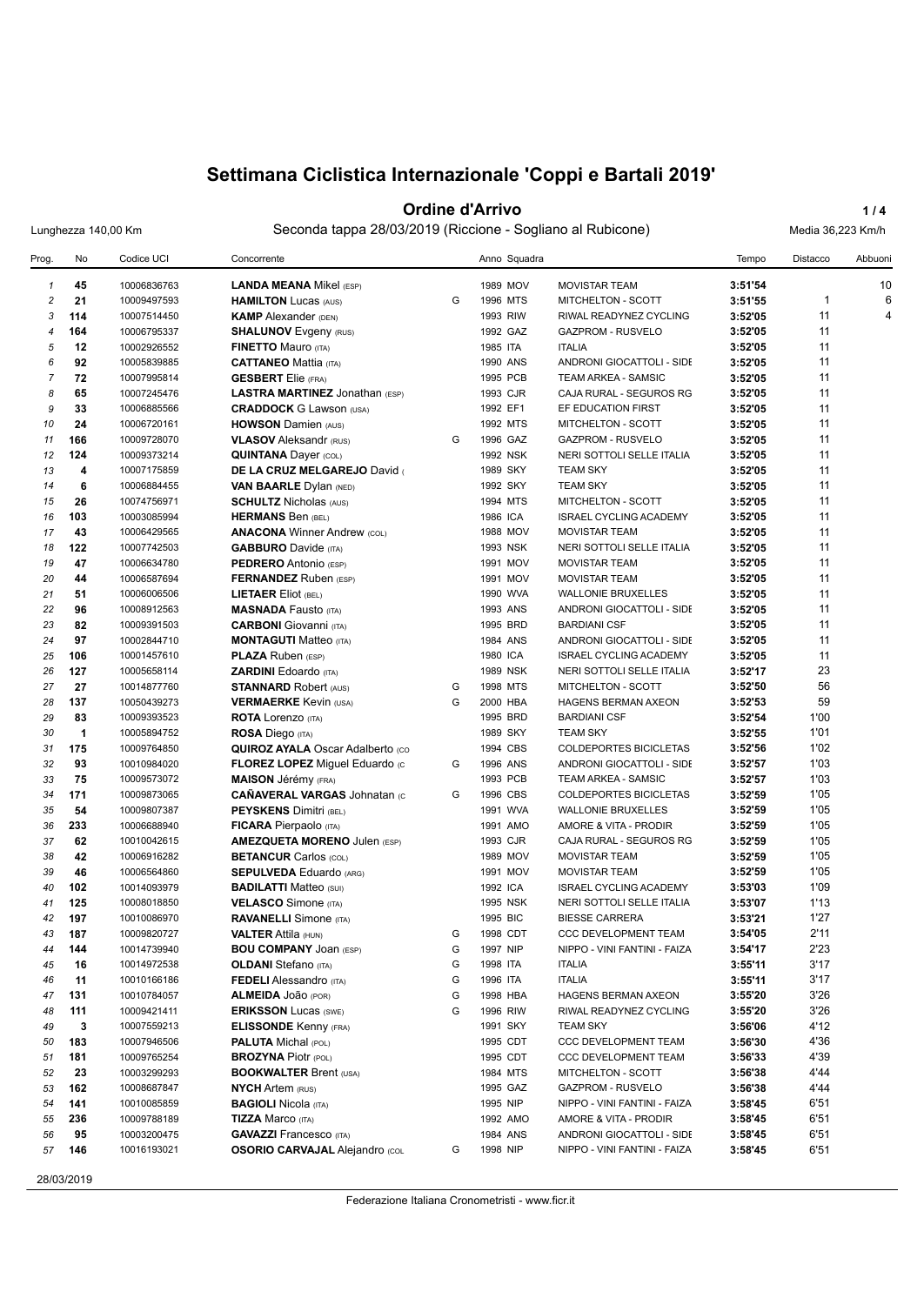#### **Ordine d'Arrivo** 2/4

Lunghezza 140,00 Km Seconda tappa 28/03/2019 (Riccione - Sogliano al Rubicone) Media 36,223 Km/h

| Prog. | No          | Codice UCI  | Concorrente                          |   |          | Anno Squadra |                               | Tempo   | <b>Distacco</b> | Abbuoni |
|-------|-------------|-------------|--------------------------------------|---|----------|--------------|-------------------------------|---------|-----------------|---------|
| 58    | 105         | 10007882242 | <b>NIV GUY (ISR)</b>                 |   | 1994 ICA |              | <b>ISRAEL CYCLING ACADEMY</b> | 3:58'45 | 6'51            |         |
| 59    | 85          | 10010185788 | <b>COVILI Luca (ITA)</b>             | G | 1997 BRD |              | <b>BARDIANI CSF</b>           | 3:58'45 | 6'51            |         |
| 60    | 81          | 10006467860 | <b>BARBIN</b> Enrico (ITA)           |   | 1990 BRD |              | <b>BARDIANI CSF</b>           | 3:58'48 | 6'54            |         |
| 61    | 5           | 10002630401 | <b>GOLAS</b> Michal (POL)            |   | 1984 SKY |              | <b>TEAM SKY</b>               | 4:00'08 | 8'14            |         |
| 62    | $\mathbf 2$ | 10009793950 | <b>DUNBAR Edward (IRL)</b>           | G | 1996 SKY |              | <b>TEAM SKY</b>               | 4:00'08 | 8'14            |         |
| 63    | 133         | 10015825936 | <b>BJERG</b> Mikkel (DEN)            | G | 1998 HBA |              | <b>HAGENS BERMAN AXEON</b>    | 4:00'08 | 8'14            |         |
| 64    | 247         | 10007585077 | <b>ZURLO</b> Federico (ITA)          |   | 1994 GTV |              | <b>GIOTTI VICTORIA</b>        | 4:00'08 | 8'14            |         |
| 65    | 87          | 10014429843 | <b>SAVINI Daniel (ITA)</b>           | G | 1997 BRD |              | <b>BARDIANI CSF</b>           | 4:00'27 | 8'33            |         |
| 66    | 193         | 10014969811 | <b>CONCA Filippo</b> (ITA)           | G | 1998 BIC |              | <b>BIESSE CARRERA</b>         | 4:00'27 | 8'33            |         |
| 67    | 165         | 10007727042 | <b>RYBALKIN</b> Aleksei (RUS)        |   | 1993 GAZ |              | <b>GAZPROM - RUSVELO</b>      | 4:00'27 | 8'33            |         |
| 68    | 205         | 10014612022 | <b>PUGI Gianni</b> (ITA)             | G | 1997 SAN |              | SANGEMINI - TREVIGIANI - M    | 4:00'27 | 8'33            |         |
| 69    | 64          | 10009519118 | <b>IRISARRI RICON JON (ESP)</b>      |   | 1995 CJR |              | CAJA RURAL - SEGUROS RG       | 4:00'27 | 8'33            |         |
| 70    | 101         | 10022516007 | <b>ANDEMESKEL Awet (ERI)</b>         |   | 1992 ICA |              | <b>ISRAEL CYCLING ACADEMY</b> | 4:00'27 | 8'33            |         |
| 71    | 53          | 10010976744 | <b>MORTIER Julien (BEL)</b>          | G | 1997 WVA |              | <b>WALLONIE BRUXELLES</b>     | 4:00'27 | 8'33            |         |
| 72    | 73          | 10007256590 | LE ROUX Romain (FRA)                 |   | 1992 PCB |              | TEAM ARKEA - SAMSIC           | 4:00'27 | 8'33            |         |
| 73    | 34          | 10004759650 | <b>HOWES Alex (USA)</b>              |   | 1988 EF1 |              | EF EDUCATION FIRST            | 4:00'27 | 8'33            |         |
| 74    | 221         | 10014460256 | <b>BOTTA Davide (ITA)</b>            | G | 1997 CPK |              | <b>TEAM COLPACK</b>           | 4:00'27 | 8'33            |         |
| 75    | 94          | 10004501891 |                                      |   | 1985 ANS |              |                               | 4:00'33 | 8'39            |         |
|       |             |             | <b>FRAPPORTI Marco (ITA)</b>         | G |          |              | ANDRONI GIOCATTOLI - SIDE     |         | 8'39            |         |
| 76    | 182         | 10008628637 | <b>MALECKI</b> Kamil (POL)           |   | 1996 CDT |              | <b>CCC DEVELOPMENT TEAM</b>   | 4:00'33 |                 |         |
| 77    | 35          | 10007597306 | <b>MORTON Lachlan (AUS)</b>          |   | 1992 EF1 |              | EF EDUCATION FIRST            | 4:00'33 | 8'39            |         |
| 78    | 112         | 10008114234 | <b>HAGEN Krister (NOR)</b>           |   | 1989 RIW |              | RIWAL READYNEZ CYCLING        | 4:00'33 | 8'39            |         |
| 79    | 84          | 10009505475 | <b>ALBANESE Vincenzo (ITA)</b>       | G | 1996 BRD |              | <b>BARDIANI CSF</b>           | 4:01'06 | 9'12            |         |
| 80    | 206         | 10009318549 | <b>TOTO Paolo</b> (ITA)              |   | 1991 SAN |              | SANGEMINI - TREVIGIANI - M    | 4:03'33 | 11'39           |         |
| 81    | 235         | 10004610514 | <b>LUKSEVICS Viesturs (LAT)</b>      |   | 1987 AMO |              | AMORE & VITA - PRODIR         | 4:03'36 | 11'42           |         |
| 82    | 211         | 10035392553 | <b>CASTAÑO MUÑOZ</b> Sebastian Alexa | G | 1997 BHP |              | BELTRAMITSA HOPPLA' PETI      | 4:04'10 | 12'16           |         |
| 83    | 163         | 10009194772 | <b>KULIKOV Vladislav (RUS)</b>       | G | 1996 GAZ |              | <b>GAZPROM - RUSVELO</b>      | 4:04'10 | 12'16           |         |
| 84    | 115         | 10019920043 | <b>LUNKE</b> Sindre Skjøstad (NOR)   |   | 1993 RIW |              | RIWAL READYNEZ CYCLING        | 4:04'16 | 12'22           |         |
| 85    | 134         | 10015311028 | <b>GARRISON Ian (USA)</b>            | G | 1998 HBA |              | <b>HAGENS BERMAN AXEON</b>    | 4:04'16 | 12'22           |         |
| 86    | 31          | 10008862346 | <b>BENNETT</b> Sean (USA)            | G | 1996 EF1 |              | EF EDUCATION FIRST            | 4:04'16 | 12'22           |         |
| 87    | 135         | 10014490063 | <b>CARVALHO</b> André (POR)          | G | 1997 HBA |              | HAGENS BERMAN AXEON           | 4:04'16 | 12'22           |         |
| 88    | 132         | 10011108807 | <b>BROWN</b> Jonathan (USA)          | G | 1997 HBA |              | <b>HAGENS BERMAN AXEON</b>    | 4:04'16 | 12'22           |         |
| 89    | 63          | 10042286324 | <b>ARANBURU DEBA</b> Alexander (ESP) |   | 1995 CJR |              | CAJA RURAL - SEGUROS RG       | 4:04'16 | 12'22           |         |
| 90    | 91          | 10003073062 | <b>BELLETTI Manuel (ITA)</b>         |   | 1985 ANS |              | ANDRONI GIOCATTOLI - SIDE     | 4:04'16 | 12'22           |         |
| 91    | 142         | 10005397224 | <b>CANOLA Marco (ITA)</b>            |   | 1988 NIP |              | NIPPO - VINI FANTINI - FAIZA  | 4:04'24 | 12'30           |         |
| 92    | 116         | 10006064504 | <b>QUAADE</b> Rasmus Christian (DEN) |   | 1990 RIW |              | RIWAL READYNEZ CYCLING        | 4:04'24 | 12'30           |         |
| 93    | 121         | 10003105600 | <b>VISCONTI</b> Giovanni (ITA)       |   | 1983 NSK |              | NERI SOTTOLI SELLE ITALIA     | 4:04'26 | 12'32           |         |
| 94    | 56          | 10003193304 | ISTA Kevyn (BEL)                     |   | 1984 WVA |              | <b>WALLONIE BRUXELLES</b>     | 4:06'53 | 14'59           |         |
| 95    | 55          | 10008638539 | <b>ROBEET</b> Ludovic (BEL)          |   | 1994 WVA |              | <b>WALLONIE BRUXELLES</b>     | 4:06'53 | 14'59           |         |
| 96    | 52          | 10010040692 | <b>MOLLY Kenny (BEL)</b>             | G | 1996 WVA |              | <b>WALLONIE BRUXELLES</b>     | 4:07'00 | 15'06           |         |
| 97    | 15          | 10007733914 | <b>MOSCA Jacopo</b> (ITA)            |   | 1993 ITA |              | <b>ITALIA</b>                 | 4:08'05 | 16'11           |         |
| 98    | 32          | 10002670514 | <b>BRESCHEL Matti (DEN)</b>          |   | 1984 EF1 |              | EF EDUCATION FIRST            | 4:08'05 | 16'11           |         |
| 99    | 203         | 10014033456 | <b>PUCCIONI</b> Dario (ITA)          | G | 1996 SAN |              | SANGEMINI - TREVIGIANI - M    | 4:08'05 | 16'11           |         |
| 100   | 204         | 10010970579 | <b>SALVIETTI Niccolo' (ITA)</b>      |   | 1993 SAN |              | SANGEMINI - TREVIGIANI - M    | 4:08'05 | 16'11           |         |
| 101   | 147         | 10002711940 | <b>SANTAROMITA IVAN (ITA)</b>        |   | 1984 NIP |              | NIPPO - VINI FANTINI - FAIZA  | 4:08'05 | 16'11           |         |
| 102   | 143         | 10008924384 | <b>CIMA</b> Damiano (ITA)            |   | 1993 NIP |              | NIPPO - VINI FANTINI - FAIZA  | 4:08'05 | 16'11           |         |
| 103   | 212         | 10030626015 | <b>BARONCINI Filippo</b> (ITA)       | G | 2000 BHP |              | BELTRAMITSA HOPPLA' PETI      | 4:08'05 | 16'11           |         |
| 104   | 86          | 10011133863 | <b>ROMANO</b> Francesco (ITA)        | G | 1997 BRD |              | <b>BARDIANI CSF</b>           | 4:08'05 | 16'11           |         |
| 105   | 191         | 10074375742 | <b>AMICI</b> Alberto (ITA)           |   | 1993 BIC |              | <b>BIESSE CARRERA</b>         | 4:08'05 | 16'11           |         |
| 106   | 231         | 10011643418 | <b>BERNARDINETTI Marco (ITA)</b>     |   | 1991 AMO |              | AMORE & VITA - PRODIR         | 4:08'05 | 16'11           |         |
| 107   | 61          | 10005583948 | <b>ABERASTURI IZAGA JON (ESP)</b>    |   | 1989 CJR |              | CAJA RURAL - SEGUROS RG       | 4:08'05 | 16'11           |         |
| 108   | 36          | 10046251200 | <b>WHELAN</b> James (AUS)            | G | 1996 EF1 |              | EF EDUCATION FIRST            | 4:08'10 | 16'16           |         |
| 109   | 25          | 10004595558 | <b>MEYER Cameron (AUS)</b>           |   | 1988 MTS |              | MITCHELTON - SCOTT            | 4:08'10 | 16'16           |         |
| 110   | 157         | 10009976836 | <b>SOBRERO Matteo (ITA)</b>          | G | 1999 DDC |              | DIMENSION DATA FOR QHUE       | 4:08'10 | 16'16           |         |
| 111   | 185         | 10007951455 | <b>STOSZ Patryk (POL)</b>            |   | 1994 CDT |              | CCC DEVELOPMENT TEAM          | 4:08'10 | 16'16           |         |
| 112   | 222         | 10009877412 | <b>COVI</b> Alessandro (ITA)         | G | 1998 CPK |              | <b>TEAM COLPACK</b>           | 4:08'10 | 16'16           |         |
| 113   | 148         | 10010165883 | <b>ZACCANTI Filippo</b> (ITA)        |   | 1995 NIP |              | NIPPO - VINI FANTINI - FAIZA  | 4:08'10 | 16'16           |         |
| 114   | 217         | 10029728157 | <b>PESENTI</b> Thomas (ITA)          | G | 1999 BHP |              | BELTRAMITSA HOPPLA' PETI      | 4:08'10 | 16'16           |         |

28/03/2019

Federazione Italiana Cronometristi - www.ficr.it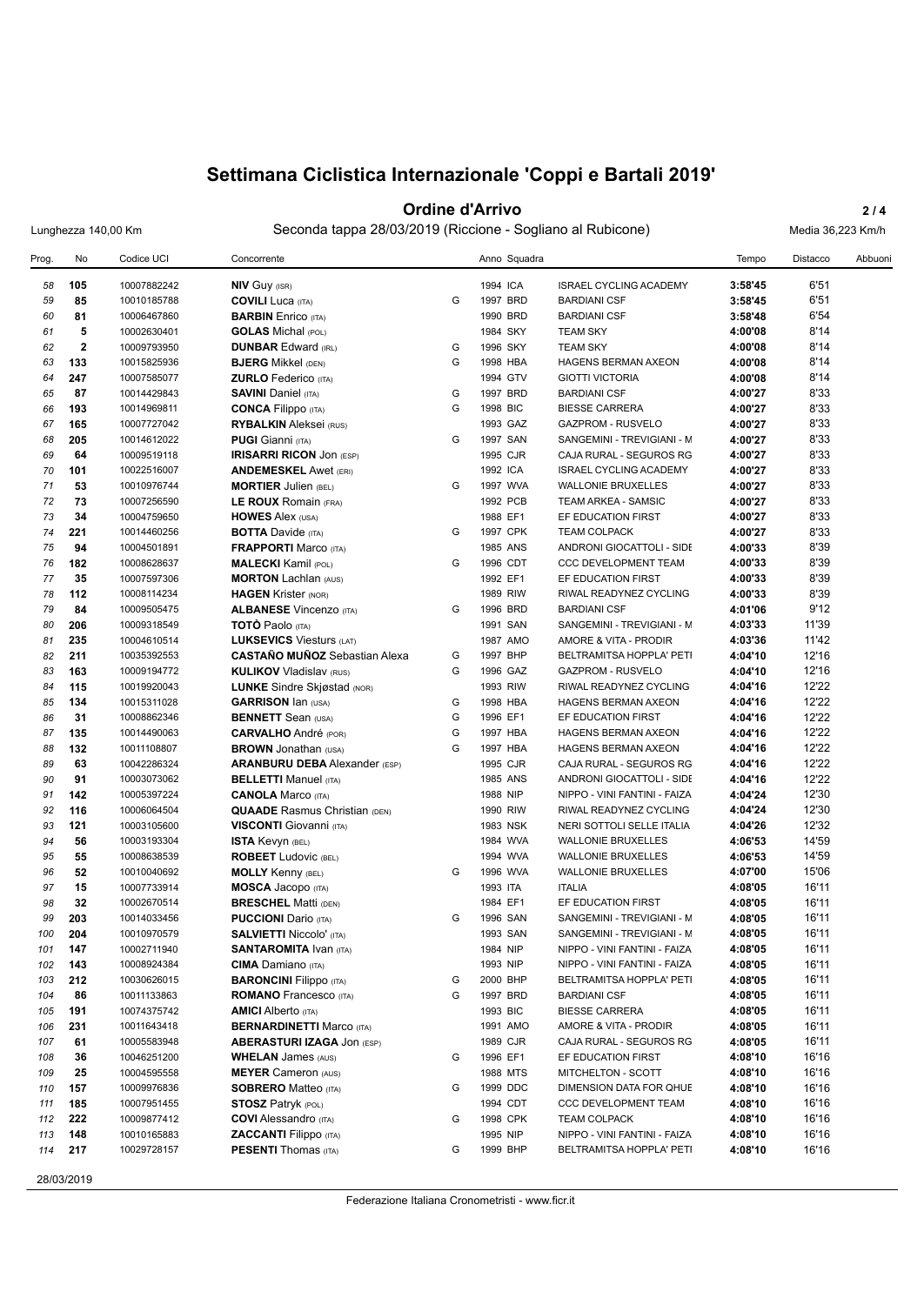#### **Ordine d'Arrivo** 3/4

Lunghezza 140,00 Km Seconda tappa 28/03/2019 (Riccione - Sogliano al Rubicone) Media 36,223 Km/h

| Prog.      | No         | Codice UCI                 | Concorrente                                                                  |   | Anno Squadra         |                                                      | Tempo              | Distacco       | Abbuoni |
|------------|------------|----------------------------|------------------------------------------------------------------------------|---|----------------------|------------------------------------------------------|--------------------|----------------|---------|
| 115        | 174        | 10035392654                | <b>HERNANDEZ GOMEZ Brayan (COL)</b>                                          | G | 1997 CBS             | <b>COLDEPORTES BICICLETAS</b>                        | 4:08'10            | 16'16          |         |
| 116        | 186        | 10015093281                | <b>TRACZ</b> Szymon (POL)                                                    | G | 1998 CDT             | <b>CCC DEVELOPMENT TEAM</b>                          | 4:08'43            | 16'49          |         |
| 117        | 167        | 10006473318                | <b>VOROBYEV Anton (RUS)</b>                                                  |   | 1990 GAZ             | <b>GAZPROM - RUSVELO</b>                             | 4:09'33            | 17'39          |         |
| 118        | 22         | 10004404790                | <b>BEWLEY</b> Sam (NZL)                                                      |   | 1987 MTS             | MITCHELTON - SCOTT                                   | 4:11'22            | 19'28          |         |
| 119        | 154        | 10009979967                | <b>MUGISHA</b> Samuel (RWA)                                                  | G | 1999 DDC             | DIMENSION DATA FOR QHUE                              | 4:12'09            | 20'15          |         |
| 120        | 246        | 10053731112                | <b>DIMA</b> Emil (ROU)                                                       | G | 1997 GTV             | <b>GIOTTI VICTORIA</b>                               | 4:12'09            | 20'15          |         |
| 121        | 156        | 10075176903                | <b>TESFAZION OCBIT Natnael (ERI)</b>                                         | G | 1999 DDC             | DIMENSION DATA FOR QHUE                              | 4:12'09            | 20'15          |         |
| 122        | 136        | 10034725677                | <b>VACEK</b> Karel (CZE)                                                     | G | 2000 HBA             | HAGENS BERMAN AXEON                                  | 4:12'09            | 20'15          |         |
| 123        | 152        | 10015077925                | <b>KONYCHEV</b> Alexander (ITA)                                              | G | 1998 DDC             | DIMENSION DATA FOR QHUE                              | 4:12'13            | 20'19          |         |
| 124        | 243        | 10009971580                | <b>ONESTI</b> Emanuele (ITA)                                                 |   | 1995 GTV             | <b>GIOTTI VICTORIA</b>                               | 4:12'13            | 20'19          |         |
| 125        | 245        | 10008696032                | <b>STERBINI</b> Simone (ITA)                                                 |   | 1993 GTV             | <b>GIOTTI VICTORIA</b>                               | 4:12'13            | 20'19          |         |
| 126        | 207        | 10015829370                | <b>ZANA Filippo</b> (ITA)                                                    | G | 1999 SAN             | SANGEMINI - TREVIGIANI - M                           | 4:12'13            | 20'19          |         |
| 127        | 123        | 10007744624                | <b>PACIONI</b> Luca (ITA)                                                    |   | 1993 NSK             | NERI SOTTOLI SELLE ITALIA                            | 4:12'13            | 20'19          |         |
| 128        | 155        | 10009639356                | <b>CHOKRI El Mehdi (MAR)</b>                                                 | G | 1998 DDC             | DIMENSION DATA FOR QHUE                              | 4:13'45            | 21'51          |         |
| 129        | 57         | 10007527584                | LIEPINS Emils (LAT)                                                          |   | 1992 WVA             | <b>WALLONIE BRUXELLES</b>                            | 4:14'43            | 22'49          |         |
| 130        | 196        | 10014479454                | <b>PICCOT</b> Michel (ITA)                                                   | G | 1997 BIC             | <b>BIESSE CARRERA</b>                                | 4:14'43            | 22'49          |         |
| 131        | 74         | 10010202259                | <b>GUERNALEC</b> Thibault (FRA)                                              | G | 1997 PCB             | TEAM ARKEA - SAMSIC                                  | 4:14'43            | 22'49          |         |
| 132        | 76         | 10007952162                | <b>RUSSO</b> Clément (FRA)                                                   |   | 1995 PCB             | <b>TEAM ARKEA - SAMSIC</b>                           | 4:14'43            | 22'49          |         |
| 133        | 195        | 10009503960                | <b>PEDRETTI</b> Giovanni (ITA)                                               | G | 1996 BIC             | <b>BIESSE CARRERA</b>                                | 4:14'43            | 22'49          |         |
| 134        | 242        | 10011232984                | <b>KOBAYASHI Marino (JPN)</b>                                                |   | 1994 GTV             | <b>GIOTTI VICTORIA</b>                               | 4:14'43            | 22'49          |         |
| 135        | 241        | 10007390370                | <b>CRISTA Daniel (ROU)</b>                                                   |   | 1991 GTV             | <b>GIOTTI VICTORIA</b>                               | 4:14'43            | 22'49          |         |
| 136        | 227        | 10007518288                | <b>TONIATTI Andrea (ITA)</b>                                                 |   | 1992 CPK             | <b>TEAM COLPACK</b>                                  | 4:14'43            | 22'49          |         |
| 137        | 225        | 10013100135                | <b>DURANTI Jalel (ITA)</b>                                                   |   | 1994 CPK             | <b>TEAM COLPACK</b>                                  | 4:14'43            | 22'49          |         |
| 138        | 226        | 10009335929                | <b>ROCCHETTI Filippo</b> (ITA)                                               | G | 1996 CPK             | <b>TEAM COLPACK</b>                                  | 4:14'43            | 22'49          |         |
| 139        | 223        | 10015723983                | <b>MASOTTO</b> Giulio (ITA)                                                  | G | 1999 CPK             | <b>TEAM COLPACK</b>                                  | 4:14'43            | 22'49          |         |
| 140        | 67         | 10074893478                | <b>MOREIRA</b> Mauricio (URU)                                                |   | 1995 CJR             | CAJA RURAL - SEGUROS RG                              | 4:14'43            | 22'49          |         |
| 141        | 13         | 10010713430                | <b>GIORDANI</b> Carloalberto (ITA)                                           | G | 1997 ITA             | <b>ITALIA</b>                                        | 4:14'48            | 22'54          |         |
| 142        | 224        | 10011131742                | <b>HOLEC</b> Richard (CZE)                                                   | G | 1999 CPK             | <b>TEAM COLPACK</b>                                  | 4:14'48            | 22'54          |         |
| 143        | 66         | 10007744220                | <b>MALUCELLI Matteo (ITA)</b>                                                |   | 1993 CJR             | CAJA RURAL - SEGUROS RG                              | 4:14'48            | 22'54          |         |
| 144        | 104        | 10009027852                | <b>MINALI Riccardo</b> (ITA)                                                 |   | 1995 ICA             | <b>ISRAEL CYCLING ACADEMY</b>                        | 4:14'48            | 22'54          |         |
| 145        | 202        | 10009787583                | <b>DI SANTE Antonio (ITA)</b>                                                |   | 1993 SAN             | SANGEMINI - TREVIGIANI - M                           | 4:14'48            | 22'54          |         |
| 146        | 215        | 10009688866                | <b>MONTOYA MONTOYA Javier Ignac</b>                                          | G | 1997 BHP             | BELTRAMITSA HOPPLA' PETI                             | 4:14'48            | 22'54          |         |
| 147        | 177        | 10035400940                | <b>OCAMPO GIRALDO</b> Victor Alejand                                         | G | 1999 CBS             | COLDEPORTES BICICLETAS                               | 4:14'48            | 22'54          |         |
| 148        | 173        | 10009225185                | <b>ESTRADA CELIS Eduardo (COL)</b>                                           |   | 1995 CBS             | <b>COLDEPORTES BICICLETAS</b>                        | 4:14'48            | 22'54          |         |
| 149        | 17         | 10009184668                | <b>PLEBANI</b> Davide (ITA)                                                  | G | 1996 ITA             | <b>ITALIA</b>                                        | 4:14'48            | 22'54          |         |
| 150        | 216        | 10053637950                | <b>PENA MOLANO Wilson Estiben (CO)</b>                                       | G | 1998 BHP             | BELTRAMITSA HOPPLA' PETI                             | 4:14'48            | 22'54          |         |
| 151        | 176        | 10008687140                | <b>MUÑOZ PEREZ William David (COL)</b>                                       |   | 1994 CBS             | <b>COLDEPORTES BICICLETAS</b>                        | 4:14'48            | 22'54          |         |
| 152        | 161        | 10008705025                | <b>EVTUSHENKO</b> Alexander (RUS)                                            |   | 1993 GAZ             | <b>GAZPROM - RUSVELO</b>                             | 4:14'48            | 22'54          |         |
| 153        | 194        | 10009490523                | <b>DELCO</b> Lorenzo (SUI)                                                   |   | 1995 BIC             | <b>BIESSE CARRERA</b><br><b>GIOTTI VICTORIA</b>      | 4:14'48            | 22'54          |         |
| 154        | 244        | 10008854868                | <b>STACCHIOTTI Riccardo (ITA)</b>                                            |   | 1991 GTV<br>1997 BIC | <b>BIESSE CARRERA</b>                                | 4:14'55            | 23'01<br>23'03 |         |
| 155        | 192<br>126 | 10014971528                | <b>BELLIA</b> Matteo (ITA)                                                   | G |                      |                                                      | 4:14'57<br>4:16'25 | 24'31          |         |
| 156<br>157 | 153        | 10006903754<br>10076377679 | <b>BERTAZZO Liam (ITA)</b><br><b>EJGU Million Beza (ETH)</b>                 | G | 1992 NSK<br>1998 DDC | NERI SOTTOLI SELLE ITALIA<br>DIMENSION DATA FOR QHUE | 4:19'21            | 27'27          |         |
| 158        | 113        |                            |                                                                              | G |                      | RIWAL READYNEZ CYCLING                               | 4:19'22            | 27'28          |         |
| 159        | 237        | 10010973714<br>10049192724 | <b>JØRGENSEN Mathias Norsgaard (D</b><br><b>VIVAS</b> Federico Nicolas (ARG) | G | 1997 RIW<br>1996 AMO | AMORE & VITA - PRODIR                                | 4:23'14            | 31'20          |         |
| 160        | 213        |                            | <b>FERRARI</b> Davide (ITA)                                                  | G | 1999 BHP             | BELTRAMITSA HOPPLA' PETI                             | 4:23'15            | 31'21          |         |
| 161        | 234        | 10015903031<br>10007997935 | <b>SERGIS Kaspars (LAT)</b>                                                  |   | 1992 AMO             | AMORE & VITA - PRODIR                                | 4:23'15            | 31'21          |         |
| 162        | 77         | 10003062857                | <b>WAGNER Robert Thomas (GER)</b>                                            |   | 1983 PCB             | TEAM ARKEA - SAMSIC                                  | 4:23'15            | 31'21          |         |
| 163        | 214        | 10015155626                | <b>FURLAN</b> Matteo (ITA)                                                   | G | 1998 BHP             | BELTRAMITSA HOPPLA' PETI                             | 4:23'15            | 31'21          |         |
|            |            |                            |                                                                              |   |                      |                                                      |                    |                |         |
| DNF        | 41         | 10001481555                | <b>BENNATI</b> Daniele (ITA)                                                 |   | 1980 MOV             | MOVISTAR TEAM                                        |                    |                |         |
| DNF        | 172        | 10010985131                | <b>CANO MALAVER Diego Fernando (</b>                                         |   | 1994 CBS             | COLDEPORTES BICICLETAS                               |                    |                |         |
| <b>DNF</b> | 201        | 10006626902                | <b>BONIFAZIO</b> Leonardo (ITA)                                              |   | 1991 SAN             | SANGEMINI - TREVIGIANI - M                           |                    |                |         |
| DNF        | 232        | 10010991902                | <b>CELANO</b> Danilo (ITA)                                                   |   | 1989 AMO             | AMORE & VITA - PRODIR                                |                    |                |         |
| DNS        | 151        | 10015083480                | <b>BATTISTELLA</b> Samuele (ITA)                                             | G | 1998 DDC             | DIMENSION DATA FOR QHUE                              |                    |                |         |
|            |            |                            |                                                                              |   |                      |                                                      |                    |                |         |

Iscritti: 173 Partenti: 168 Partiti: 167 Arrivati: 163 Fuori Tempo Massimo: 0 Non Partiti: 1 Non Arrivati: 4 Squalificati: 0 Esclusi: 0